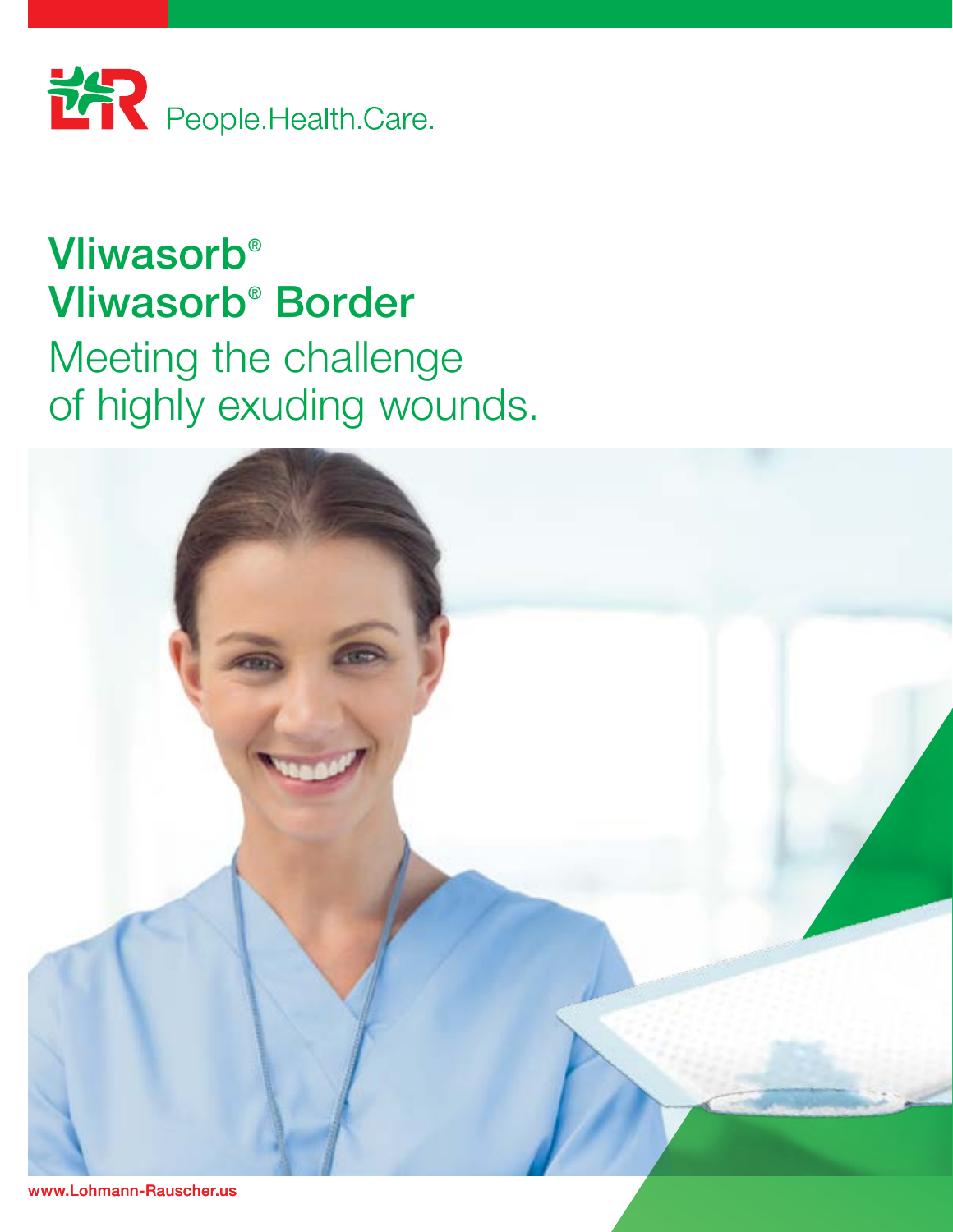## Managing heavily exuding wounds can be challenging. Save time and money with Vliwasorb.<sup>®</sup>

Heavily exuding wounds cause substantial costs requiring more frequent and time consuming dressing changes. Patient quality of life suffers from the unnecessary discomfort and distress of frequent changes.



Vliwasorb® super absorbent dressings save time and money by reducing dressing changes and promoting wound healing through better exudate management. Improved exudate management increases patient comfort, concordance, and improves quality of life.

The Vliwasorb product portfolio consists of a variety of adhesive border and nonadhesive dressings to better manage challenging wounds of all types.

#### Indications

Vliwasorb is indicated for the management of acute and chronic wounds with moderate to high levels of exudate, including:

- diabetic foot ulcers
- venous leg ulcers
- pressure ulcers
- postoperative wounds healing by secondary intention



## Encourages wound healing

Super absorbent fibers wick away excess moisture to form a conformable gel which locks it away from the wound bed and periwound skin.

Vliwasorb can absorb 20 times its weight in fluid, effectively removing exudate, matrix metallo-proteinases (MMPs) and other barriers to healing. Exudate binding gel protects the wound and periwound skin from maceration. Fewer dressing changes minimize disturbances to the wound bed, providing more time for healing.<sup>1</sup>



## Saves time and money

Optimal exudate management extends dressing wear time, reducing dressing and resource costs. Additionally, Vliwasorb protects costly bandaging systems, clothing, and bedding.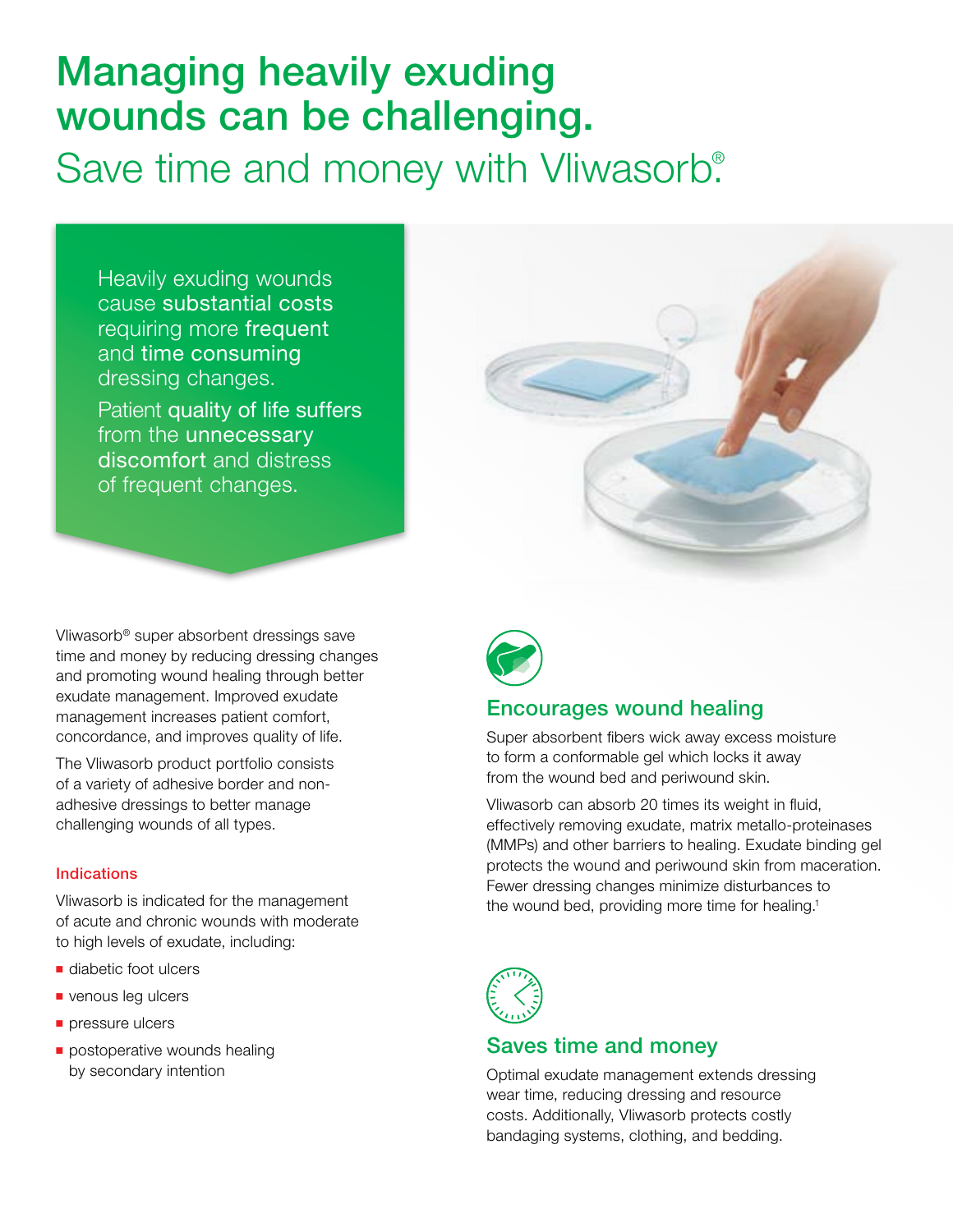

Super absorbent fiber core forms a moist, conformable gel, maintaining the optimal moisture level for wound healing.

Distribution layer rapidly wicks exudate away and distributes it evenly over the A B B C D E F

absorbent core.

### High exudate management capacity

In vitro testing documents Vliwasorb dressing absorption and retention capacity. Absorbency of Vliwasorb was more than twice that of traditional absorbent dressings without super absorbers? High absorption capacity lowers the frequency of dressing changes, providing more time for wound healing. The super absorbent dressing can stay in place up to 7 days.

#### Absorption capacity of wound dressings<sup>2</sup>



Blue non-woven protective outer layer prevents strikethrough, extending wear time and protecting bandages, clothing, and bedding.

| Thin and flexible     |
|-----------------------|
| wound contact layer   |
| conforms to body      |
| contours and will     |
| not adhere to fragile |

wound tissue.

Reduces the microbial burden by binding the bacteria within the dressing.

Bidirectional stretch film with skin-friendly adhesive allows for expansion of the fiber core, moves with the skin, and stays in place.

### Locks exudate away

The super absorbent fibers form a gel on contact with wound exudate, locking fluid in the absorbent core and away from the wound bed and periwound skin, preventing moisture associated damage and maceration.

### Rewet of wound dressings<sup>2</sup>

rewet wound side

1.0

(g blood substitute solution/dressing 10 cm x 20 cm)



### Comfortable and dependable

The wound contact layer is extensible and conformable and is non-adherent to prevent trauma and pain on removal.

The outer layer protects the wound from external contaminants and fluids while ensuring that absorbed exudate remains locked in the dressing, away from bandages, clothing, or bedding.

Thin, flat, and flexible, the dressing conforms to body contours and surfaces to maximize patient comfort. The low profile design works well under compression bandages, maintaining the distribution of compression.

You can depend on Vliwasorb to manage exudate and exudate associated factors that delay wound healing.<sup>3,4</sup>

† absorbent dressings with superabsorbers, loose in a core of cellulose fluff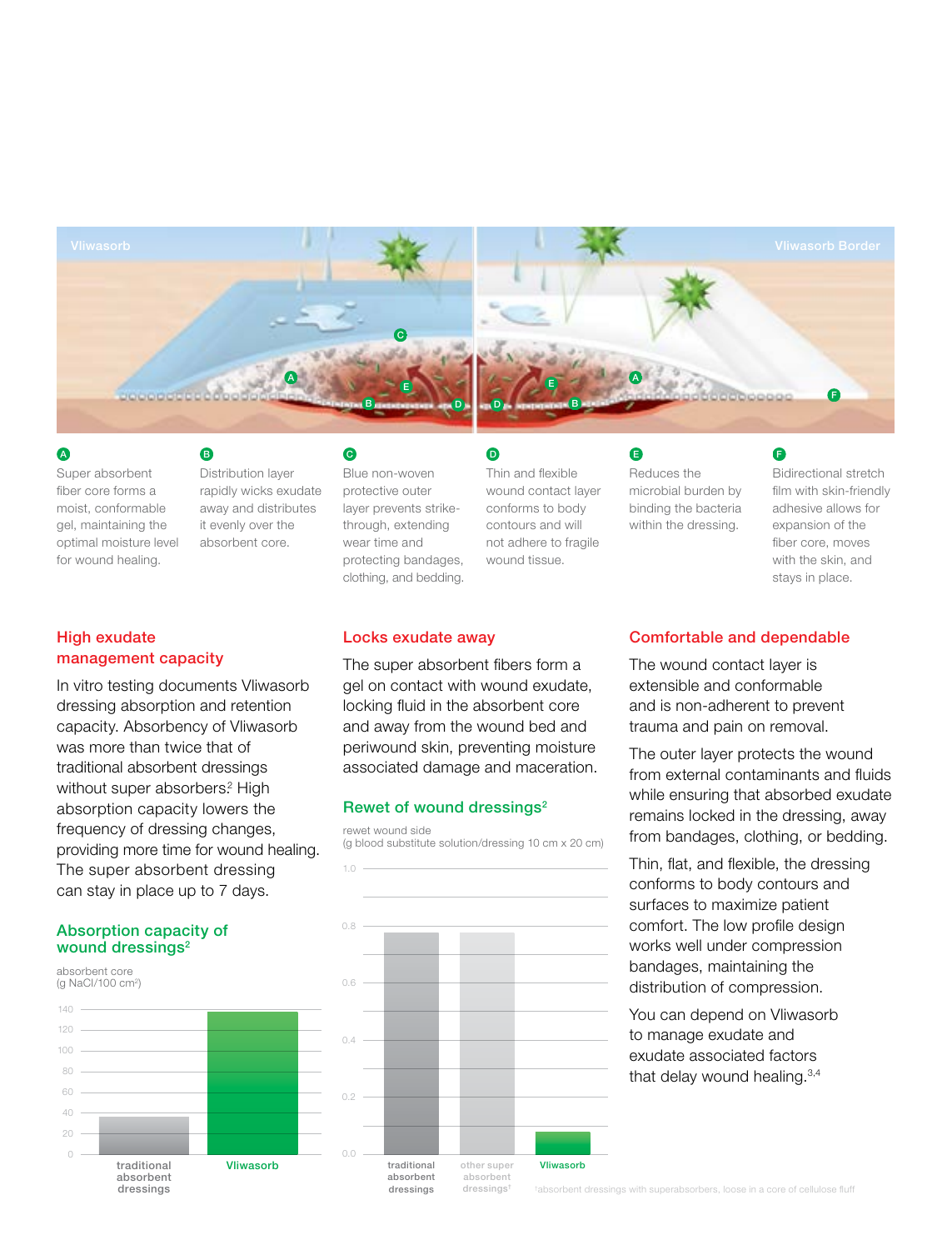# Case Study Optimal benefits. Minimal costs.

#### Fewer dressing changes

With the use of Vliwasorb, dressing changes were reduced from once per day to once every 3–4 days.

#### Promotes wound cleansing and supports wound healing

By the 4th day of treatment, the wound was visibly cleaner, displaying healthy granulation tissue. Exudate containing cell debris, bacteria, and proteases was securely bound within Vliwasorb's gelling fiber core, removing barriers to wound healing.

#### High patient comfort

Patients appreciated the flexible, skin-friendly, non-adherent wound contact layer. Conformable and comfortable, Vliwasorb contributed to a higher quality of life for the patient.

#### Case -**Study**

- Female patient, age 88, long standing venous leg ulcer
- concomitant diseases: diabetes mellitus
- status post trauma

#### Previous treatment

ointment dressing and absorbent dressings with daily dressing change

#### **Treatment**

wound cleansing, antiseptic with primary dressing (Vliwasorb), secondary dressing (Suprasorb® F)

### Outcome after 11 days of treatment

■ reduction in exudate



#### 1<sup>st</sup> day treatment:

- ◆ cloudy wound bed
- ◆ heavy exudate
- ◆ pale granulation tissue
- ◆ wound pain VAS 5
- ◆ wound area 6 cm x 10 cm
- ◆ wound depth 0.2 cm

#### 4th day treatment:

- ◆ wound cleansing evident
- ◆ improved granulation tissue
- ◆ reduced exudate
- ◆ wound pain VAS 1
- ◆ epithelialization at wound edges
- ◆ wound size reduced to 5 cm x 9.5 cm



11<sup>th</sup> day treatment:

- ◆ clean wound bed
- ◆ healthy granulation tissue
- ◆ reduced exudate

\* N. Mustafi, Frankfurt am Main, Germany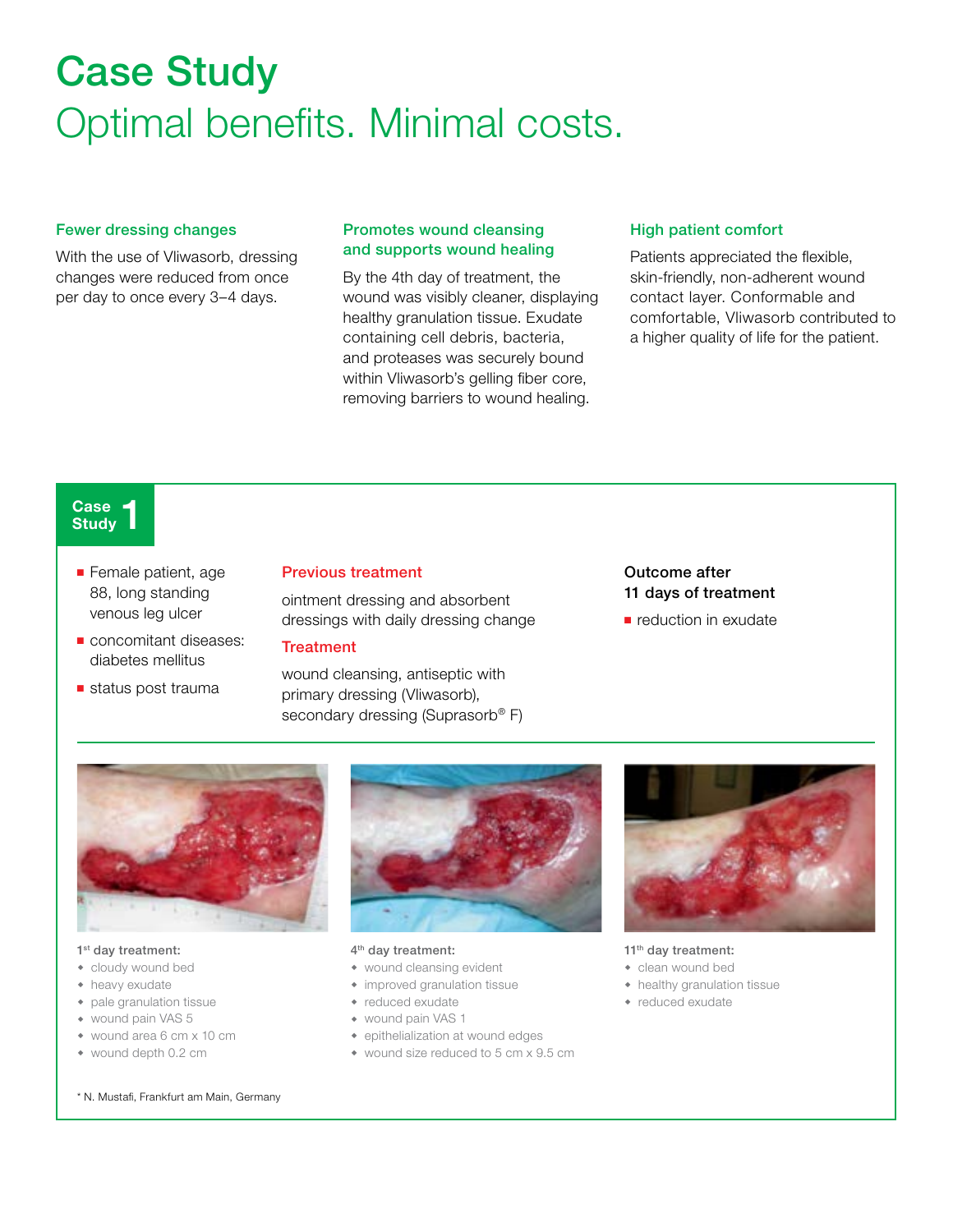# Case Study The smart choice under compression.

#### High absorption and binding capacity

High absorption capacity matches dressing performance to your bandaging change schedule. The product can remain in place with the compression system up to 7 days.

#### Conformability and flexibility compatible with compression bandages

The low profile design, conformability and extensibility make Vliwasorb the comfortable choice under compression.

#### Gel formation and binding of exudate

Once locked into the absorbent core, moisture is not released back into the wound, even under compression, protecting both wound and periwound skin from moisture associated damage that could delay the healing process.

#### Visible improvement of the wound bed

The dressing's moisture management provides reduction in wound pain, wound depth, and wound area with a notable improvement in granulation and epithelialization.



- Female patient, age 77, pretibial hematoma with left frontal laceration
- post pulmonary embolism
- HIT II with organ heparin allergy

#### Previous treatment

negative pressure wound therapy

9<sup>th</sup> day treatment:

◆ reduction in wound depth ◆ improved granulation tissue ◆ wound pain VAS 1

#### **Treatment**

wound cleansing, antiseptic with primary dressing (Vliwasorb), secondary dressing (Suprasorb® F), compression therapy

Outcome after 13 days of treatment

■ reduction in exudate



#### 1<sup>st</sup> day treatment:

- ◆ wound bed with slight fibrinous coating
- ◆ moderate/heavy exudation
- ◆ wound pain VAS 4
- ◆ wound area 5 cm x 5 cm
- ◆ wound depth 2 cm





#### 13<sup>th</sup> day treatment:

- ◆ clean wound bed
- ◆ healthy granulation tissue
- ◆ minimal exudate
- ◆ wound pain VAS 0
- ◆ epithelialization evident
- ◆ wound area reduced to 3.5 cm x 4 cm

\* N. Mustafi, Frankfurt am Main, Germany